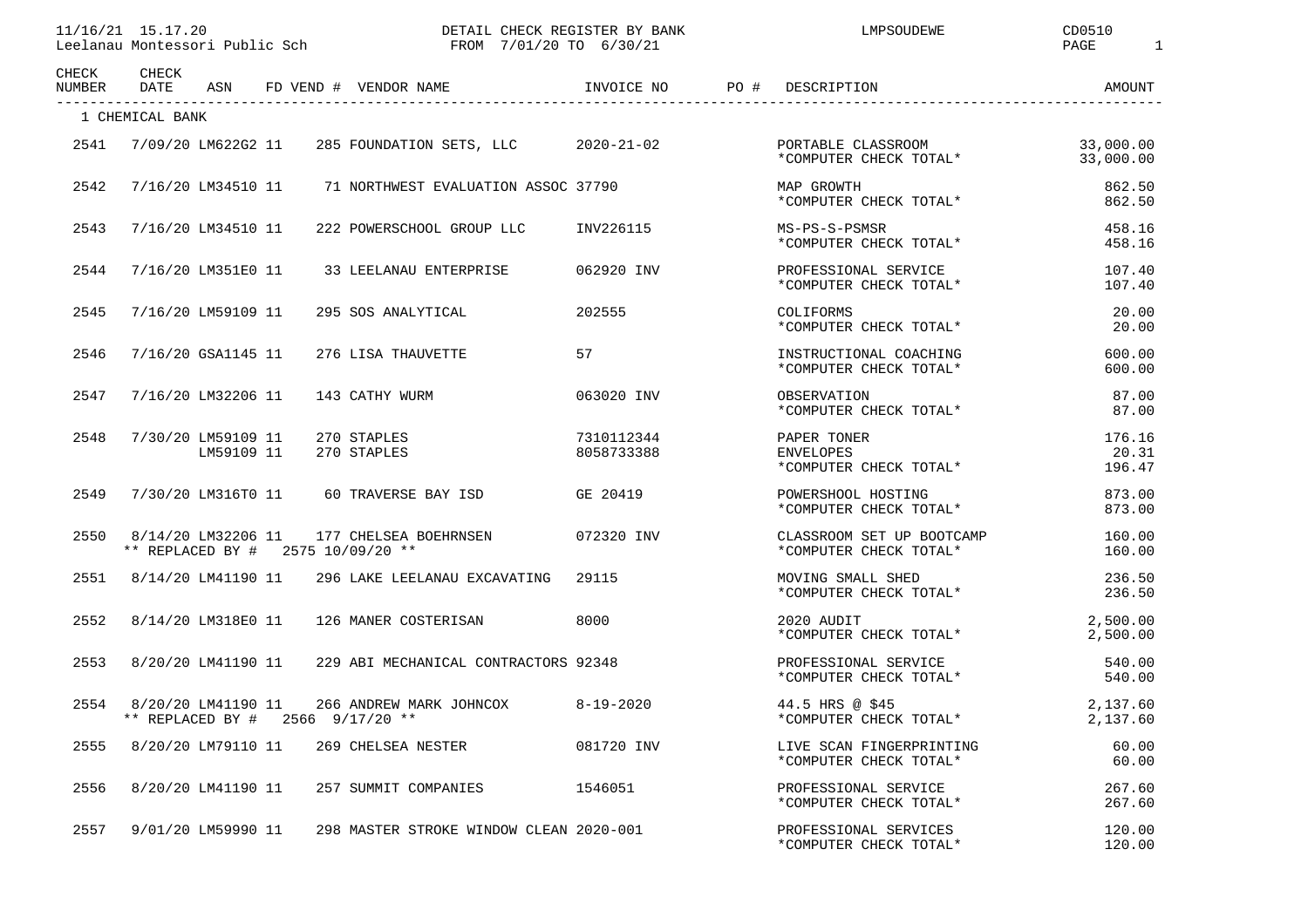| 1111 <i>1</i> 101<br>.20<br>11/16/21         | CHECK REGISTER BY BANK<br><b>DEEAT1</b>                                                                                                              | MPSOUDEWE | ⊐DO⊾<br>◡◡◡◡+ |  |
|----------------------------------------------|------------------------------------------------------------------------------------------------------------------------------------------------------|-----------|---------------|--|
| Leelanau<br>Montessori<br>Public Sch<br>-961 | 5/30/21<br>/20 TO<br>7/01<br>FROM<br>the contract of the contract of the contract of the contract of the contract of the contract of the contract of |           | PAGE          |  |

| CHECK<br>NUMBER | CHECK<br><b>DATE</b>     | ASN                                                          | FD VEND # VENDOR NAME                                                                                                                                                                | INVOICE NO                             | PO #<br>DESCRIPTION                                                                                        | AMOUNT                                      |
|-----------------|--------------------------|--------------------------------------------------------------|--------------------------------------------------------------------------------------------------------------------------------------------------------------------------------------|----------------------------------------|------------------------------------------------------------------------------------------------------------|---------------------------------------------|
|                 | 1 CHEMICAL BANK          |                                                              |                                                                                                                                                                                      |                                        |                                                                                                            |                                             |
| 2558            |                          | 9/01/20 LM59990 11                                           | 257 SUMMIT COMPANIES                                                                                                                                                                 | 1546892                                | ANNUAL FIRE INSPECTION<br>*COMPUTER CHECK TOTAL*                                                           | 259.45<br>259.45                            |
| 2559            |                          | 9/10/20 LM36109 11                                           | 142 APPLIED IMAGING                                                                                                                                                                  | 090220 STMNT                           | PROFESSIONAL SERVICE<br>*COMPUTER CHECK TOTAL*                                                             | 73.89<br>73.89                              |
| 2560            |                          | 9/10/20 LM318E0 11                                           | 126 MANER COSTERISAN                                                                                                                                                                 | 8676                                   | 2020 AUDIT<br>*COMPUTER CHECK TOTAL*                                                                       | 3,580.95<br>3,580.95                        |
| 2561            |                          | 9/10/20 LM59990 11<br>LM59990 11<br>LM59990 11<br>LM59990 11 | 44 NORTHERN BUILDING SUPPLY, L 2007-227102<br>44 NORTHERN BUILDING SUPPLY, L 2007-227938<br>44 NORTHERN BUILDING SUPPLY, L 2008-228947<br>44 NORTHERN BUILDING SUPPLY, L 2008-235626 |                                        | BUILDING SUPPLIES<br>BUILDING SUPPLIES<br>BUILDING SUPPLIES<br>BUILDING SUPPLIES<br>*COMPUTER CHECK TOTAL* | 101.96<br>43.96<br>33.97<br>48.98<br>228.87 |
| 2562            |                          | 9/10/20 LM51110 11                                           | 131 BETHANY SPARLING 083020 INV                                                                                                                                                      |                                        | GEOGRAPHY CHARTS<br>*COMPUTER CHECK TOTAL*                                                                 | 108.63<br>108.63                            |
| 2563            |                          | 9/10/20 LM59109 11<br>LM36109 11                             | 3454929956<br>3455890920<br>270 STAPLES<br>270 STAPLES                                                                                                                               |                                        | BUILDING SUPPLIES<br>INK NTBK<br>*COMPUTER CHECK TOTAL*                                                    | 142.69<br>160.28<br>302.97                  |
| 2564            |                          | 9/10/20 LM34510 11                                           | 60 TRAVERSE BAY ISD GE 21035                                                                                                                                                         |                                        | 2021 READ NATURALLY LIVE SUB 342.00<br>*COMPUTER CHECK TOTAL*                                              | 342.00                                      |
| 2565            |                          | 9/10/20 LM351E0 11                                           | 282 TOADILYKATE DESIGNS                                                                                                                                                              | 00163                                  | WEBSITE DESIGN<br>*COMPUTER CHECK TOTAL*                                                                   | 1,450.00<br>1,450.00                        |
| 2566            | ** REPLACEMENT FOR #     | 9/17/20 LM41190 11                                           | 266 ANDREW MARK JOHNCOX<br>$2554$ $8/20/20$ **                                                                                                                                       | 8-19-2020                              | 44.5 HRS @ \$45<br>*COMPUTER CHECK TOTAL*                                                                  | 2,137.60<br>2,137.60#                       |
| 2567            |                          | 9/17/20 LM7911P 11                                           | 299 JESSICA BALL                                                                                                                                                                     | 091020 INV                             | FINGER PRINTING<br>*COMPUTER CHECK TOTAL*                                                                  | 58.25<br>58.25                              |
| 2568            |                          | 9/17/20 GF5617N 11<br>LM74109 11<br>GF5617N 11               | 79 BETH BASSETT<br>79 BETH BASSETT<br>79 BETH BASSETT                                                                                                                                | 091420 INV<br>091420 INV<br>091420 INV | FOOD FOR LUNCHES<br>SAM'S CLUB ANNUAL MEMBERSHIP<br>FOOD STORAGE CONTAINERS<br>*COMPUTER CHECK TOTAL*      | 254.43<br>100.00<br>16.97<br>371.40         |
| 2569            |                          | 9/17/20 LM41190 11                                           | 300 PETER J LEABO                                                                                                                                                                    | 091020 INV                             | LABOR/MATERIAL COMPLETE 1,100.00<br>*COMPUTER CHECK TOTAL*                                                 | 1,100.00                                    |
| 2570            |                          | 9/17/20 LM351E0 11                                           | 33 LEELANAU ENTERPRISE                                                                                                                                                               | 319711                                 | PROFESSIONAL SERVICE<br>*COMPUTER CHECK TOTAL*                                                             | 100.20<br>100.20                            |
| 2571            |                          | 9/17/20 LM51110 11                                           | 272 SCHOLASTIC INC M7002362                                                                                                                                                          |                                        | SCHOLASTIC NEWS/MATH<br>*COMPUTER CHECK TOTAL*                                                             | 235.73<br>235.73                            |
|                 | 2572 10/01/20 LM36109 11 |                                                              | 142 APPLIED IMAGING                                                                                                                                                                  | 1605730                                | PROFESSIONAL SERVICE<br>*COMPUTER CHECK TOTAL*                                                             | 128.01<br>128.01                            |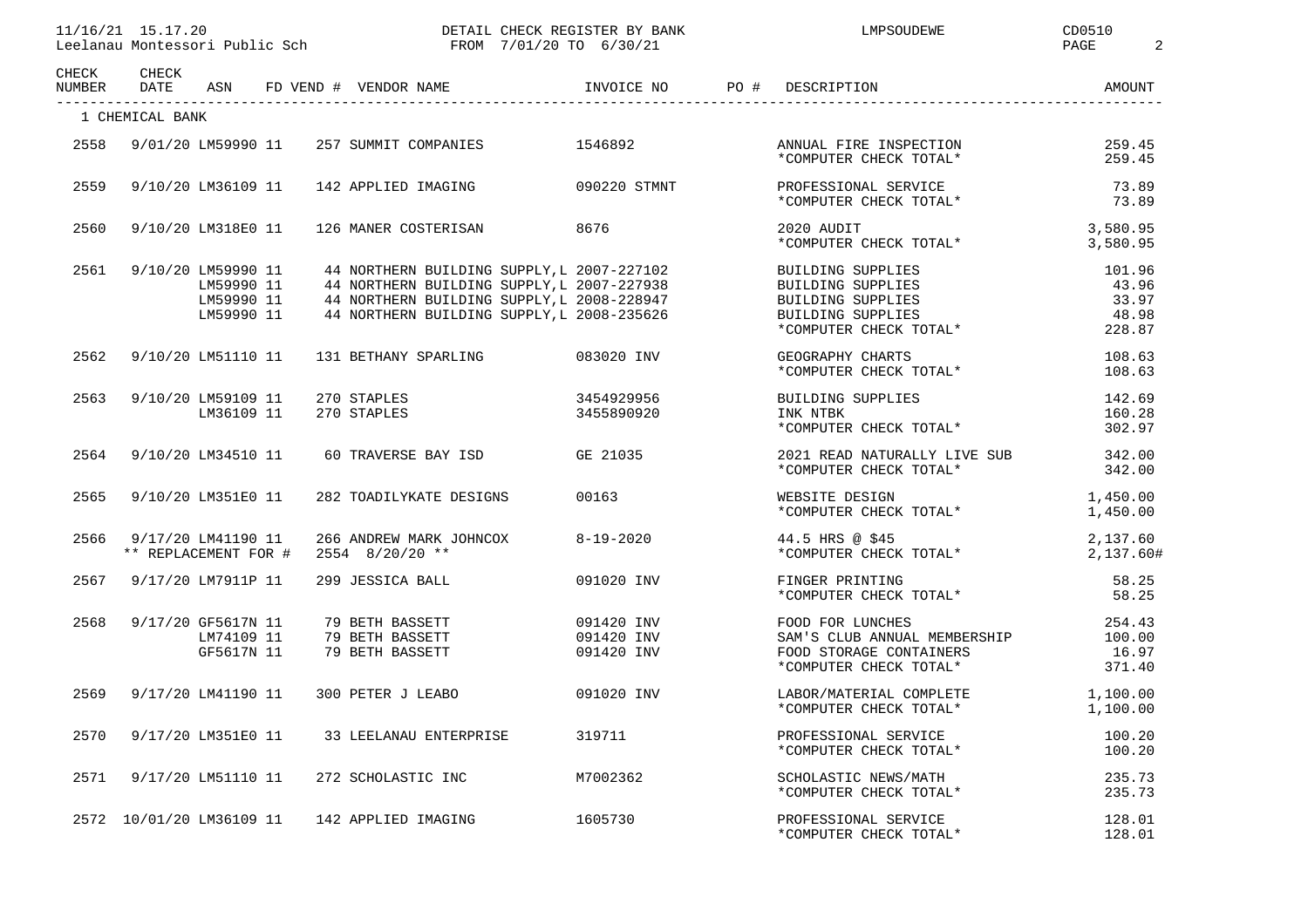| CHECK<br>NUMBER | CHECK<br>DATE                                    |            |  | ASN FD VEND # VENDOR NAME                                                    | INVOICE NO               | PO # DESCRIPTION                                           | AMOUNT                             |
|-----------------|--------------------------------------------------|------------|--|------------------------------------------------------------------------------|--------------------------|------------------------------------------------------------|------------------------------------|
|                 | 1 CHEMICAL BANK                                  |            |  |                                                                              |                          |                                                            |                                    |
|                 | 2573 10/01/20 LM31980 11                         |            |  | 8 BAY AREA TRANSPORTATION AU 1741                                            |                          | ANNUAL PASS ORDERED BY BASSETT<br>*COMPUTER CHECK TOTAL*   | 322.00<br>322.00                   |
|                 | 2574 10/01/20 LM622G2 11                         |            |  | 301 T.N.T. LIGHTING &                                                        | $20 - 54$                | PROFESSIONAL SERVICE<br>*COMPUTER CHECK TOTAL*             | 7,300.00<br>7,300.00               |
|                 | 2575 10/09/20 LM32206 11<br>** REPLACEMENT FOR # |            |  | 177 CHELSEA BOEHRNSEN<br>$2550$ $8/14/20$ **                                 | 072320 INV               | CLASSROOM SET UP BOOTCAMP<br>*COMPUTER CHECK TOTAL*        | 160.00<br>160.00#                  |
|                 | 2576 10/15/20 LM622G2 11                         | LM622G2 11 |  | 302 GREENE CONSTRUCTION GROUP, INV 1<br>302 GREENE CONSTRUCTION GROUP, INV 1 |                          | ORIGINAL CONTRACT<br>EXTRA COSTS<br>*COMPUTER CHECK TOTAL* | 20,760.00<br>2,800.00<br>23,560.00 |
|                 | 2577 10/15/20 LM351E0 11                         |            |  | 33 LEELANAU ENTERPRISE                                                       | INV REF 320673           | SEEKING BD OF DIR; LEGAL NOTIC<br>*COMPUTER CHECK TOTAL*   | 53.70<br>53.70                     |
|                 | 2578 10/15/20 LM59910 11                         |            |  | 131 BETHANY SPARLING 1119004571                                              |                          | GARDEN GRANT<br>*COMPUTER CHECK TOTAL*                     | 220.00<br>220.00                   |
|                 | 2579 10/15/20 LM351E0 11                         |            |  | 282 TOADILYKATE DESIGNS                                                      | 00165                    | WEBSITE MANAGEMENT OCTOBER<br>*COMPUTER CHECK TOTAL*       | 150.00<br>150.00                   |
|                 | 2580 10/23/20 LM36109 11                         |            |  | 142 APPLIED IMAGING                                                          | 1623340                  | CONTRACT<br>*COMPUTER CHECK TOTAL*                         | 70.09<br>70.09                     |
|                 | 2581 10/23/20 LM38398 11                         |            |  | 295 SOS ANALYTICAL                                                           | 205607                   | PROFESSIONAL SERVICE<br>*COMPUTER CHECK TOTAL*             | 20.00<br>20.00                     |
|                 | 2582 10/23/20 LM59109 11                         | LM59109 11 |  | 270 STAPLES<br>270 STAPLES                                                   | 8059464703<br>8059556100 | SUPPLIES<br>SUPPLIES<br>*COMPUTER CHECK TOTAL*             | 173.02<br>15.66<br>188.68          |
|                 | 2583 10/29/20 LM41190 11                         |            |  | 247 AMO INC.                                                                 | 122974                   | PROFESSIONAL SERVICE<br>*COMPUTER CHECK TOTAL*             | 1,900.00<br>1,900.00               |
|                 | 2584 10/29/20 LM42190 11                         |            |  | 285 FOUNDATION SETS, LLC                                                     | 20.091                   | 3RD PAYMENT<br>*COMPUTER CHECK TOTAL*                      | 1,258.36<br>1,258.36               |
|                 | 2585 10/29/20 LM351E0 11                         |            |  | 280 SUTTONS BAY CHAMBER OF COM 0121-123121 INV                               |                          | NON-PROFIT MEMBER 0121-123121<br>*COMPUTER CHECK TOTAL*    | 25.00<br>25.00                     |
|                 | 2586 10/29/20 LM51110 11                         |            |  | 303 HEUTINK USA INC<br>** REPLACED BY # 2587 10/29/20 **                     | 314174-00                | CLASSROOM MATERIALS<br>*COMPUTER CHECK TOTAL*              | 84.10<br>84.10                     |
|                 | 2587 10/29/20 LM51110 11<br>** REPLACEMENT FOR # |            |  | 303 HEUTINK USA INC<br>2586 10/29/20 **                                      | 314174-00                | CLASSROOM MATERIALS<br>*COMPUTER CHECK TOTAL*              | 84.10<br>84.10#                    |
|                 | 2588 11/02/20 LM42190 11                         |            |  | 285 FOUNDATION SETS, LLC 20.083                                              |                          | PORTABLE CLASSROOM<br>*COMPUTER CHECK TOTAL*               | 1,258.36<br>1,258.36               |
|                 | 2589 11/05/20 LM318E0 11                         |            |  | 126 MANER COSTERISAN                                                         | 10120                    | AUDIT FOR YEAR ENDING 063020                               | 1,850.00                           |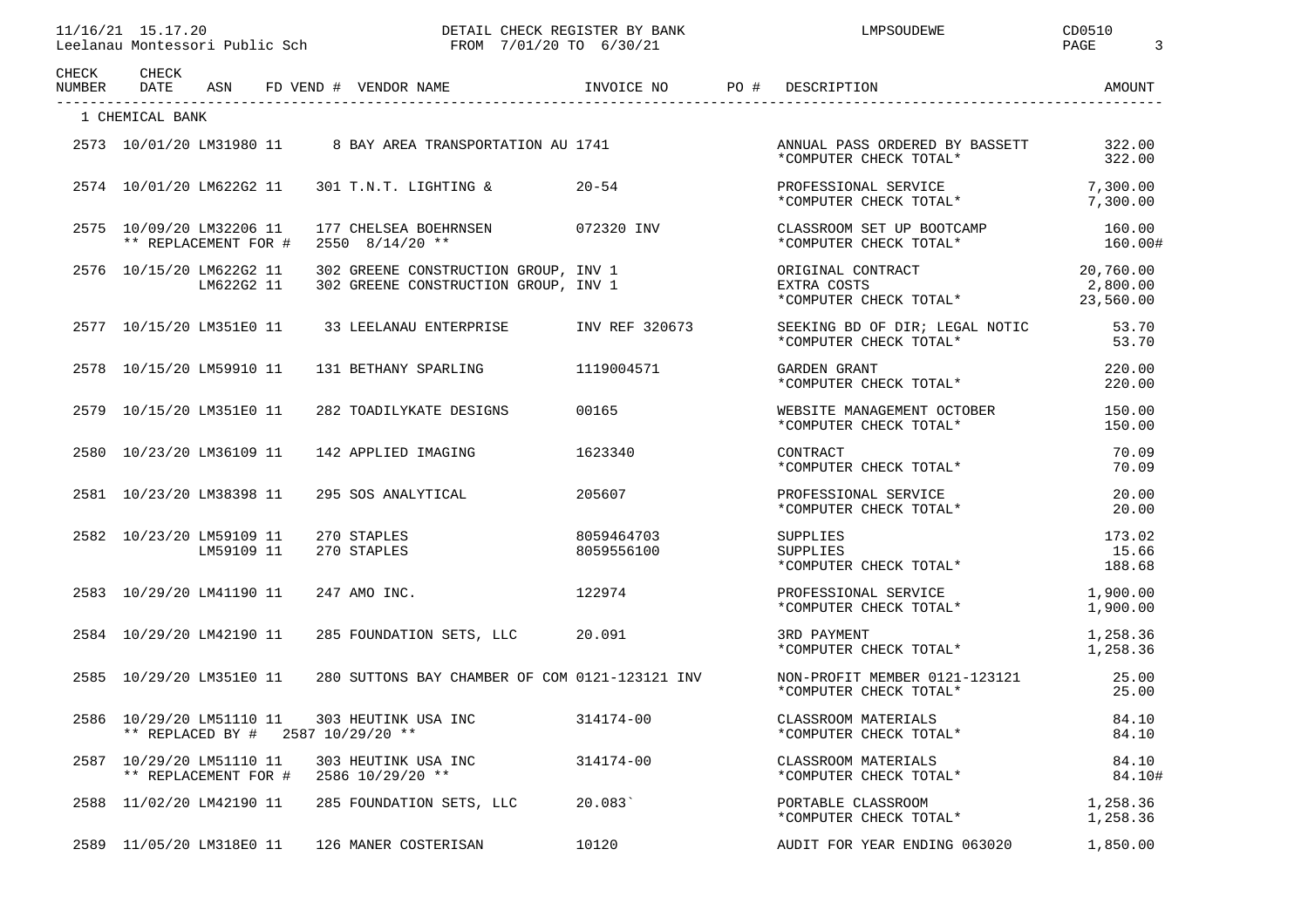| 11/16/21 15.17.20 |                                                             |  |
|-------------------|-------------------------------------------------------------|--|
|                   | r a a Thangaiste Mhangair a an an air an t-Bhaile an Airbhe |  |

DETAIL CHECK REGISTER BY BANK LATE LAPSOUDEWE CD0510

| CHECK<br>NUMBER | CHECK<br>DATE            | ASN        | INVOICE NO<br>FD VEND # VENDOR NAME          |                      | PO # | DESCRIPTION                                                                | AMOUNT                        |
|-----------------|--------------------------|------------|----------------------------------------------|----------------------|------|----------------------------------------------------------------------------|-------------------------------|
|                 | 1 CHEMICAL BANK          |            |                                              |                      |      |                                                                            |                               |
|                 |                          |            |                                              |                      |      | *COMPUTER CHECK TOTAL*                                                     | 1,850.00                      |
|                 |                          |            | 2590 11/05/20 LM51110 11 303 HEUTINK USA INC | 314438-00            |      | CLASSROOM SUPPLIES<br>*COMPUTER CHECK TOTAL*                               | 274.17<br>274.17              |
|                 | 2591 11/12/20 LM59910 11 |            | 23 HANSEN FOODS                              | 869715               |      | HANSEN FOODS<br>*COMPUTER CHECK TOTAL*                                     | 32.75<br>32.75                |
|                 | 2592 11/12/20 LM51110 11 | GSA1145 11 | 276 LISA THAUVETTE<br>276 LISA THAUVETTE     | 111020 INV<br>57 INV |      | FLOWER ARRAGE BIRCH/APPLE<br>INSTRUCTIONAL COACH<br>*COMPUTER CHECK TOTAL* | 91.97<br>3,382.50<br>3,474.47 |
|                 | 2593 11/12/20 LM351E0 11 |            | 283 KATHRYN NORMAN                           | 00165                |      | PROFESSIONAL SERVICE<br>*COMPUTER CHECK TOTAL*                             | 150.00<br>150.00              |
|                 | 2594 11/19/20 GF31970 11 |            | 256 LYNDA M. BAHLE                           | FALL'20 INV          |      | FALL'20 INSTRUCTIONAL COACH<br>*COMPUTER CHECK TOTAL*                      | 2,006.25<br>2,006.25          |
|                 | 2595 11/19/20 LM5991P 11 |            | 299 JESSICA BALL                             | 111520 INV           |      | CLASSROOM ITEMS<br>*COMPUTER CHECK TOTAL*                                  | 74.35<br>74.35                |
|                 | 2596 12/03/20 LM41190 11 |            | 247 AMO INC.                                 | 123214               |      | PROFESSIONAL SERVICE<br>*COMPUTER CHECK TOTAL*                             | 1,700.00<br>1,700.00          |
|                 | 2597 12/03/20 LM36109 11 |            | 142 APPLIED IMAGING                          | 1640033              |      | PROFESSIONAL SERVICE<br>*COMPUTER CHECK TOTAL*                             | 73.82<br>73.82                |
|                 | 2598 12/03/20 LM42190 11 |            | 285 FOUNDATION SETS, LLC                     | 20.111               |      | PROFESSIONAL SERVICE<br>*COMPUTER CHECK TOTAL*                             | 3,126.31<br>3,126.31          |
|                 | 2599 12/03/20 LM59990 11 |            | 44 NORTHERN BUILDING SUPPLY, L 2010-263107   |                      |      | SUPPLIES<br>*COMPUTER CHECK TOTAL*                                         | 19.97<br>19.97                |
|                 | 2600 12/03/20 LM7911P 11 |            | 129 JOSH PORTER                              | 112020 INV           |      | PROFESSIONAL SERVICE<br>*COMPUTER CHECK TOTAL*                             | 337.00<br>337.00              |
|                 | 2601 12/03/20 GSA1145 11 |            | 276 LISA THAUVETTE                           | 58                   |      | INSTRUCTIONAL COACH<br>*COMPUTER CHECK TOTAL*                              | 2,832.50<br>2,832.50          |
|                 | 2602 12/10/20 LM351E0 11 |            | 283 KATHRYN NORMAN                           | 00172                |      | PROFESSIONAL SERVICE<br>*COMPUTER CHECK TOTAL*                             | 150.00<br>150.00              |
|                 | 2603 12/17/20 LM42190 11 |            | 285 FOUNDATION SETS, LLC                     | 20.114               |      | PROFESSIONAL SERVICE<br>*COMPUTER CHECK TOTAL*                             | 1,881.01<br>1,881.01          |
|                 | 2604 12/17/20 LM51111 11 |            | 28 DON JOHNSTON                              | 00453444             |      | IMPLEMENTATION SUPPORT<br>*COMPUTER CHECK TOTAL*                           | 129.60<br>129.60              |
|                 | 2605 12/17/20 LM59990 11 |            | 44 NORTHERN BUILDING SUPPLY, L 2012-275156   |                      |      | ICE MELTER PAIL<br>*COMPUTER CHECK TOTAL*                                  | 79.47<br>79.47                |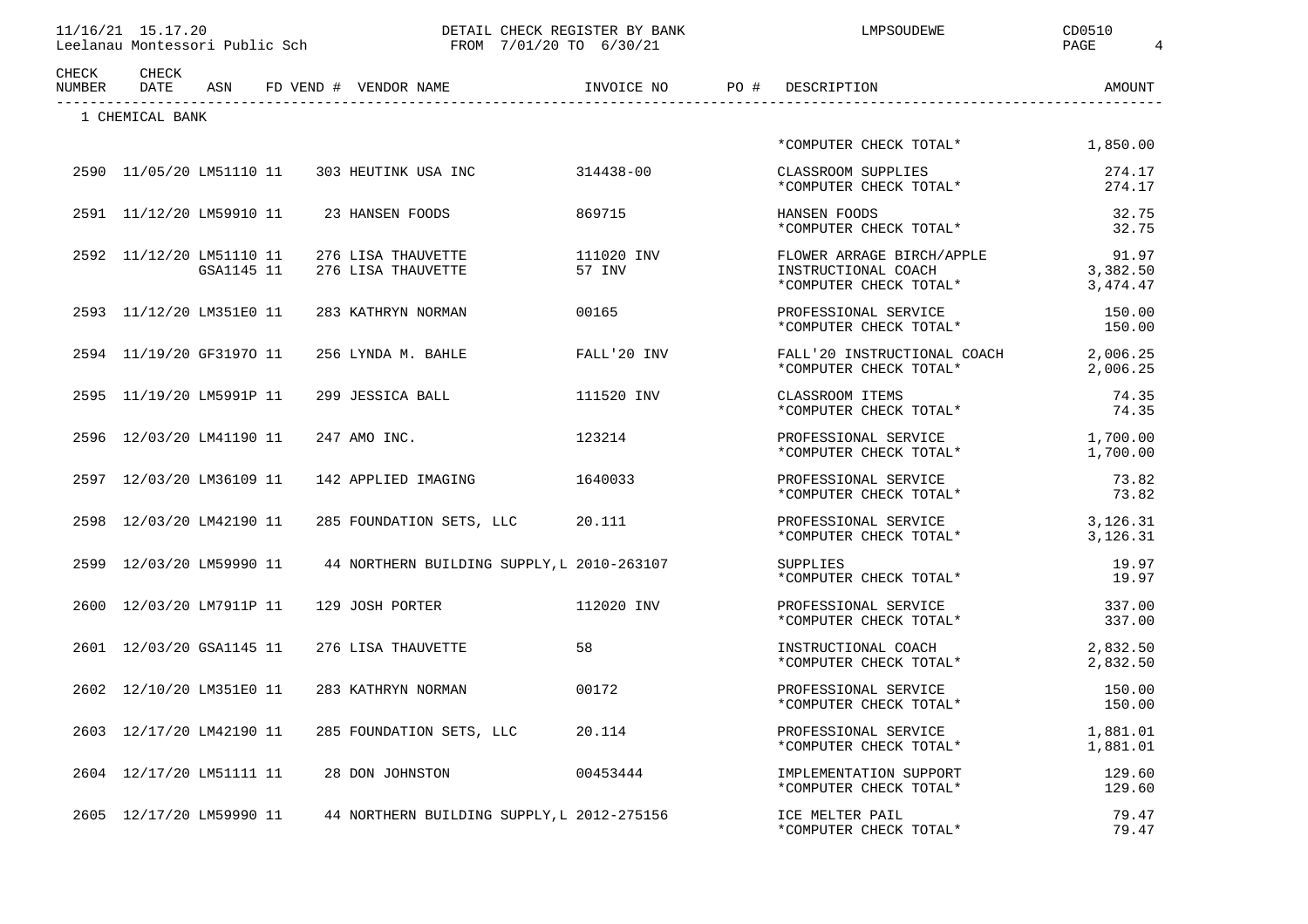DETAIL CHECK REGISTER BY BANK LATE LANDSOUDEWE CD0510 Leelanau Montessori Public Sch FROM 7/01/20 TO 6/30/21 PAGE 5

| CHECK<br>NUMBER | CHECK<br>DATE            | ASN                              | FD VEND # VENDOR NAME                                                        | INVOICE NO<br>PO # | DESCRIPTION                                                                     | AMOUNT                |
|-----------------|--------------------------|----------------------------------|------------------------------------------------------------------------------|--------------------|---------------------------------------------------------------------------------|-----------------------|
|                 | 1 CHEMICAL BANK          |                                  |                                                                              |                    |                                                                                 |                       |
|                 | 2606 12/23/20 LM32206 11 |                                  | 304 CHELSEA LEE NESTER 121020 INV                                            |                    | <b>PD</b><br>*COMPUTER CHECK TOTAL*                                             | 300.00<br>300.00      |
|                 | 2607 12/23/20 GSA1145 11 |                                  | 276 LISA THAUVETTE                                                           | 59                 | *COMPUTER CHECK TOTAL*                                                          | 3,753.75<br>3,753.75  |
| 2608            | ** VOID 1/28/21 **       | 1/08/21 LM79109 11               | 199 LEELANAU MONTESSORI PSA 121520 INV                                       |                    | MAPSA DUES<br>*COMPUTER CHECK TOTAL*                                            | 264.00<br>264.00      |
| 2609            |                          | 1/08/21 LM41190 11               | 255 SCHAUB OUTDOOR SERVICE INC 010121 STMT                                   |                    | PROFESSIONAL SERVICES<br>*COMPUTER CHECK TOTAL*                                 | 510.00<br>510.00      |
| 2610            |                          | 1/14/21 GF31970 11               | 256 LYNDA M. BAHLE                                                           | 011421 INV         | INSTRUCTIONAL COACHING<br>*COMPUTER CHECK TOTAL*                                | 1,575.00<br>1,575.00  |
| 2611            |                          | 1/14/21 LM351E0 11               | 282 TOADILYKATE DESIGNS                                                      | 00174              | WEBSITE MANAGEMENT - DECEMBER<br>*COMPUTER CHECK TOTAL*                         | 150.00<br>150.00      |
| 2612            |                          | 1/28/21 LM79109 11               | 154 MICHIGAN ASSOCIATION OF                                                  | 2021 MAPSA         | 2021 MAPSA DUES<br>*COMPUTER CHECK TOTAL*                                       | 264.00<br>264.00      |
| 2613            |                          | 1/28/21 LM41190 11               | 39 STATE OF MICHIGAN                                                         | 761-10604374       | SAMPL 010521 TEST# CXPFAS<br>*COMPUTER CHECK TOTAL*                             | 290.00<br>290.00      |
| 2614            |                          | 1/28/21 GF641SV 11               | 305 SEHI COMPUTER PRODUCTS, IN 100209153                                     |                    | CHROMEBOOK SUPPLIES<br>*COMPUTER CHECK TOTAL*                                   | 210.00<br>210.00      |
| 2615            |                          | 1/28/21 LM59990 11               | 295 SOS ANALYTICAL 207217                                                    |                    | PROFESSIONAL SERVICE<br>*COMPUTER CHECK TOTAL*                                  | 925.00<br>925.00      |
| 2616            |                          | 2/04/21 LM41290 11<br>LM41290 11 | 229 ABI MECHANICAL CONTRACTORS 92747<br>229 ABI MECHANICAL CONTRACTORS 92748 |                    | PROFESSIONAL SERVICE<br>PROFESSIONAL SERVICE<br>*COMPUTER CHECK TOTAL* 1,350.00 | 390.00<br>960.00      |
| 2617            |                          | 2/04/21 LM36109 11               | 142 APPLIED IMAGING                                                          | 020221 STMT        | CONTRACT CHARGES<br>*COMPUTER CHECK TOTAL*                                      | 58.37<br>58.37        |
| 2618            |                          | 2/04/21 GF31970 11               | 256 LYNDA M. BAHLE                                                           | 020421 INV         | JAN'21 INSTRUCTIONAL COACHING<br>*COMPUTER CHECK TOTAL*                         | 825.00<br>825.00      |
| 2619            |                          | 2/04/21 LM351E0 11               | 33 LEELANAU ENTERPRISE                                                       | 324550             | BUSINESS SALUTE 2021<br>*COMPUTER CHECK TOTAL*                                  | 37.00<br>37.00        |
| 2620            |                          | 2/04/21 GF641SV 11               | 305 SEHI COMPUTER PRODUCTS, IN 100209719                                     |                    | CHROMEBOOK SUPPLIES<br>*COMPUTER CHECK TOTAL*                                   | 275.00<br>275.00      |
| 2621            |                          | 2/04/21 LM41190 11               | 205936<br>295 SOS ANALYTICAL                                                 |                    | PROFESSIONAL SERVICE<br>*COMPUTER CHECK TOTAL*                                  | 35.00<br>35.00        |
| 2622            |                          | 2/04/21 GS31941 11               | 276 LISA THAUVETTE                                                           | 60                 | JAN'21 INSTRUCTIONAL COACHING<br>*COMPUTER CHECK TOTAL*                         | 6, 270.00<br>6,270.00 |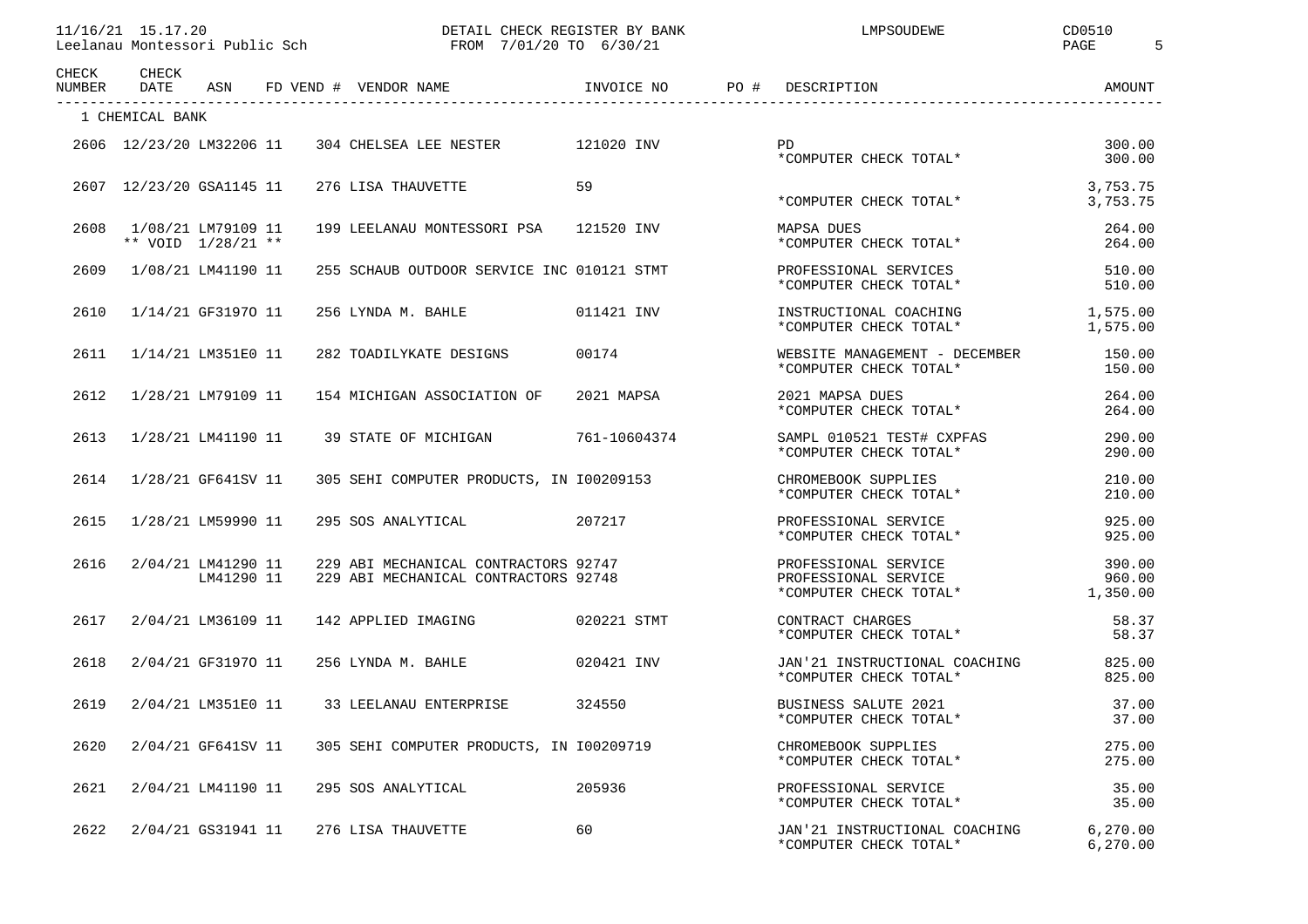| 11/16/21<br>15.17<br>.20               | CHECK REGISTER BY BANK<br>DETAIL  | MPSOUDEWE | CD0510 |
|----------------------------------------|-----------------------------------|-----------|--------|
| Leelanau Montessori<br>Public .<br>Sch | 720 TO<br>6/30/23<br>7/01<br>FROM |           | PAGE   |

DM 7/01/20 TO 6/30/21 PAGE 6

| CHECK<br>NUMBER | CHECK<br>DATE   | ASN                | FD VEND # VENDOR NAME                      | INVOICE NO  | PO # | DESCRIPTION                                             | AMOUNT               |
|-----------------|-----------------|--------------------|--------------------------------------------|-------------|------|---------------------------------------------------------|----------------------|
|                 | 1 CHEMICAL BANK |                    |                                            |             |      |                                                         |                      |
| 2623            |                 | 2/12/21 LM41190 11 | 306 TREVOR J BUNEK                         | 9769        |      | PROFESSIONAL SERVICE<br>*COMPUTER CHECK TOTAL*          | 150.00<br>150.00     |
| 2624            |                 | 2/18/21 LM42190 11 | 285 FOUNDATION SETS, LLC                   | 21.014      |      | PORTABLE LEASE<br>*COMPUTER CHECK TOTAL*                | 2,475.96<br>2,475.96 |
| 2625            |                 | 2/26/21 LM41190 11 | 229 ABI MECHANICAL CONTRACTORS 72971       |             |      | PROFESSIONAL SERVICE<br>*COMPUTER CHECK TOTAL*          | 2,825.00<br>2,825.00 |
| 2626            |                 | 2/26/21 LM36109 11 | 1690020<br>142 APPLIED IMAGING             |             |      | CONTRACT CHARGES<br>*COMPUTER CHECK TOTAL*              | 59.51<br>59.51       |
| 2627            |                 | 2/26/21 LM31980 11 | 8 BAY AREA TRANSPORTATION AU 1864          |             |      | ZOOM CARDS<br>*COMPUTER CHECK TOTAL*                    | 100.00<br>100.00     |
| 2628            |                 | 2/26/21 LM41190 11 | 244 HAMPEL AND SON LLC 13877               |             |      | PROFESSIONAL SERVICE<br>*COMPUTER CHECK TOTAL*          | 350.00<br>350.00     |
| 2629            |                 | 2/26/21 LM41190 11 | 255 SCHAUB OUTDOOR SERVICE INC 020721 STMT |             |      | PROFESSIONAL SERVICE<br>*COMPUTER CHECK TOTAL*          | 250.00<br>250.00     |
| 2630            |                 | 2/26/21 LM316T0 11 | 60 TRAVERSE BAY ISD                        | GE 21199    |      | 20-21 MISD CORE BUSINESS SERV<br>*COMPUTER CHECK TOTAL* | 330.50<br>330.50     |
| 2631            |                 | 2/26/21 LM351E0 11 | 283 KATHRYN NORMAN                         | 00177       |      | PROFESSIONAL SERVICE<br>*COMPUTER CHECK TOTAL*          | 150.00<br>150.00     |
| 2632            |                 | 3/04/21 LM41190 11 | 244 HAMPEL AND SON LLC                     | 14007       |      | PROFESSIONAL SERVICE<br>*COMPUTER CHECK TOTAL*          | 229.00<br>229.00     |
| 2633            |                 | 3/04/21 LM351E0 11 | 33 LEELANAU ENTERPRISE                     | 022521 STMT |      | JOB# 1081-21 125 14PG NEWSLTR<br>*COMPUTER CHECK TOTAL* | 345.00<br>345.00     |
| 2634            |                 | 3/04/21 LM32206 11 | 307 MICHELE CLARE SHANE                    | 022221 INV  |      | PD WORKSHOP-SOCIAL STYLES<br>*COMPUTER CHECK TOTAL*     | 500.00<br>500.00     |
| 2635            |                 | 3/04/21 GS31941 11 | 276 LISA THAUVETTE                         | 61          |      | FEB'21 INSTRUCTIONAL COACHING<br>*COMPUTER CHECK TOTAL* | 4,207.50<br>4,207.50 |
| 2636            |                 | 3/11/21 GF79120 11 | 177 CHELSEA BOEHRNSEN                      | 031021 RFD  |      | CHILDCARE CREDIT REFUND<br>*COMPUTER CHECK TOTAL*       | 200.00<br>200.00     |
| 2637            |                 | 3/11/21 GF79120 11 | 312 KAYLA BRUNNER                          | 031021 RFD  |      | CHILDCARE CREDIT REFUND<br>*COMPUTER CHECK TOTAL*       | 200.00<br>200.00     |
| 2638            |                 | 3/11/21 GF79120 11 | 286 NORA GOODELL                           | 031021 RFD  |      | CHILDCARE CREDIT REFUND<br>*COMPUTER CHECK TOTAL*       | 200.00<br>200.00     |
| 2639            |                 | 3/11/21 GF79120 11 | 315 KATE KORROCH                           | 031021 RFD  |      | CHILDCARE CREDIT REFUND<br>*COMPUTER CHECK TOTAL*       | 200.00<br>200.00     |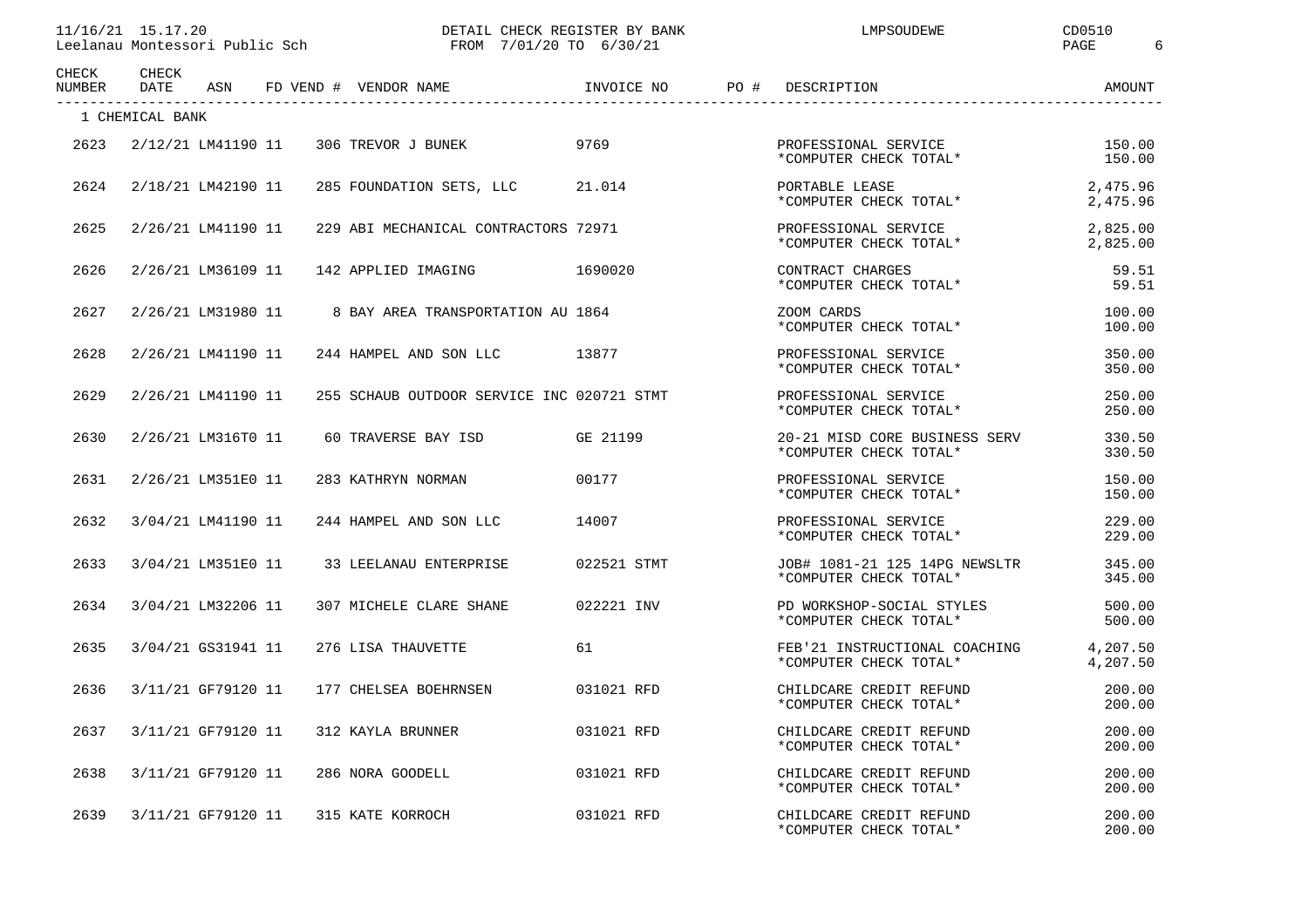|  | 11/16/21 15.17.20 |  |  |
|--|-------------------|--|--|
|--|-------------------|--|--|

| 1111 <i>1</i> 101<br>.20<br>7.2.1<br>$\perp$ $\perp$ $\perp$ $\uparrow$ $\uparrow$ | CHECK REGISTER BY BANK                                                                                                                               | MPSOUDEWE | ⊐DO⊾<br>◡◡◡◡+ |
|------------------------------------------------------------------------------------|------------------------------------------------------------------------------------------------------------------------------------------------------|-----------|---------------|
| Leelanau<br>Montessori<br>Public Sch<br>-961                                       | 5/30/21<br>/20 TO<br>7/01<br>FROM<br>the contract of the contract of the contract of the contract of the contract of the contract of the contract of |           | PAGE          |

| CHECK<br>NUMBER | CHECK<br>DATE   | ASN                |  | FD VEND # VENDOR NAME                     | INVOICE NO PO # | DESCRIPTION                                             | AMOUNT               |
|-----------------|-----------------|--------------------|--|-------------------------------------------|-----------------|---------------------------------------------------------|----------------------|
|                 | 1 CHEMICAL BANK |                    |  |                                           |                 |                                                         |                      |
| 2640            |                 | 3/11/21 GF79120 11 |  | 293 PARIS MORSE                           | 031021 RFD      | CHILDCARE CREDIT REFUND<br>*COMPUTER CHECK TOTAL*       | 200.00<br>200.00     |
| 2641            |                 | 3/11/21 GF79120 11 |  | 309 AISHWARYA NUKALA                      | 031021 RFD      | CHILDCARE CREDIT REFUND<br>*COMPUTER CHECK TOTAL*       | 200.00<br>200.00     |
| 2642            |                 | 3/11/21 GF79120 11 |  | 314 HEATHER PINEDA                        | 031021 RFD      | CHILDCARE CREDIT REFUND<br>*COMPUTER CHECK TOTAL*       | 200.00<br>200.00     |
| 2643            |                 | 3/11/21 GF79120 11 |  | 311 ELIZABETH WAECHTER-SMITH              | 031021 RFD      | CHILDCARE CREDIT REFUND<br>*COMPUTER CHECK TOTAL*       | 200.00<br>200.00     |
| 2644            |                 | 3/11/21 LM7911P 11 |  | 60 TRAVERSE BAY ISD                       | SE 21109        | 2020-2021 NVCI TRAINING<br>*COMPUTER CHECK TOTAL*       | 175.00<br>175.00     |
| 2645            |                 | 3/11/21 LM351E0 11 |  | 283 KATHRYN NORMAN                        | 00178           | PROFESSIONAL SERVICE<br>*COMPUTER CHECK TOTAL*          | 150.00<br>150.00     |
| 2646            |                 | 3/11/21 GF79120 11 |  | 292 LUCY WEBB                             | 031021 RFD      | CHILDCARE CREDIT REFUND<br>*COMPUTER CHECK TOTAL*       | 200.00<br>200.00     |
| 2647            |                 | 3/11/21 GF79120 11 |  | 308 JESSICA WAGNER                        | 031021 RFD      | CHILDCARE CREDIT REFUND<br>*COMPUTER CHECK TOTAL*       | 200.00<br>200.00     |
| 2648            |                 | 3/11/21 GF79120 11 |  | 310 MEGAN WHYBREW                         | 031021 RFD      | CHILDCARE CREDIT REFUND<br>*COMPUTER CHECK TOTAL*       | 200.00<br>200.00     |
| 2649            |                 | 3/11/21 GF79120 11 |  | 313 SHEILA WILLOBEE                       | 031021 RFD      | CHILDCARE CREDIT REFUND<br>*COMPUTER CHECK TOTAL*       | 200.00<br>200.00     |
| 2650            |                 | 4/08/21 LM351E0 11 |  | 33 LEELANAU ENTERPRISE                    | 030421 INV      | JOB#1118-21 TRANS 0301-033121<br>*COMPUTER CHECK TOTAL* | 636.40<br>636.40     |
| 2651            |                 | 4/08/21 LM5111P 11 |  | 271 JUNGHWA MEAD                          | 040221 INV      | LAMINATING POUCHES<br>*COMPUTER CHECK TOTAL*            | 24.21<br>24.21       |
| 2652            |                 | 4/08/21 LM41190 11 |  | 255 SCHAUB OUTDOOR SERVICE INC 033121 INV |                 | PROFESSIONAL SERVICES<br>*COMPUTER CHECK TOTAL*         | 680.00<br>680.00     |
| 2653            |                 | 4/08/21 LM41190 11 |  | 295 SOS ANALYTICAL                        | 210909          | PROFESSIONAL SERVICES<br>*COMPUTER CHECK TOTAL*         | 20.00<br>20.00       |
| 2654            |                 | 4/08/21 GSA1145 11 |  | 276 LISA THAUVETTE                        | 62              | MAR'21 INSTRUCTIONAL COACHING<br>*COMPUTER CHECK TOTAL* | 3,492.50<br>3,492.50 |
| 2655            |                 | 4/08/21 LM351E0 11 |  | 282 TOADILYKATE DESIGNS                   | 00181           | WEBSITE MANAGEMENT MARCH '21<br>*COMPUTER CHECK TOTAL*  | 150.00<br>150.00     |
| 2656            |                 | 4/15/21 LM59109 11 |  | 142 APPLIED IMAGING                       | 040521 STMT     | CONTRACT CHARGES<br>*COMPUTER CHECK TOTAL*              | 101.06<br>101.06     |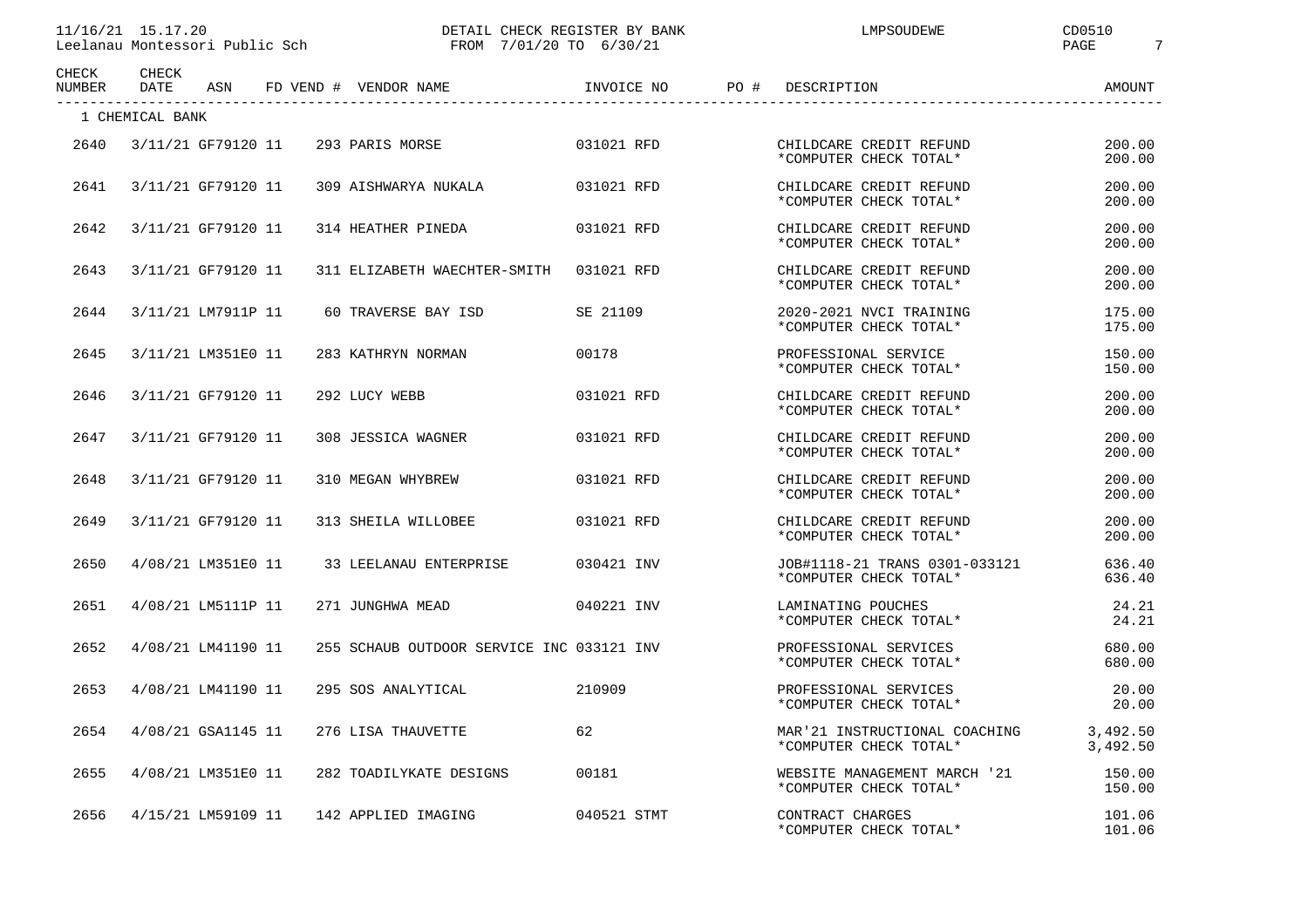| CHECK<br><b>NUMBER</b> | <b>CHECK</b><br><b>DATE</b> | ASN                              | FD VEND # VENDOR NAME                                                                | INVOICE NO           | PO# | DESCRIPTION                                                                     | AMOUNT                           |
|------------------------|-----------------------------|----------------------------------|--------------------------------------------------------------------------------------|----------------------|-----|---------------------------------------------------------------------------------|----------------------------------|
|                        | 1 CHEMICAL BANK             |                                  |                                                                                      |                      |     |                                                                                 |                                  |
| 2657                   |                             | 4/22/21 LM31980 11               | 8 BAY AREA TRANSPORTATION AU 1907                                                    |                      |     | ZOOM CARDS<br>*COMPUTER CHECK TOTAL*                                            | 100.00<br>100.00                 |
| 2658                   |                             | 4/22/21 GF641SV 11<br>GF6417R 11 | 305 SEHI COMPUTER PRODUCTS, IN 100212950<br>305 SEHI COMPUTER PRODUCTS, IN 100212950 |                      |     | CHROMEBOOK SUPPLIES<br>CHROMEBOOK SUPPLIES<br>*COMPUTER CHECK TOTAL*            | 2,893.00<br>5,357.30<br>8,250.30 |
| 2659                   |                             | 4/29/21 LM7410E 11               | 316 BENZIE LEELANAU DISTRICT H 042921 INV                                            |                      |     | ENVIRONMENTAL HEALTH INSPECTIO<br>*COMPUTER CHECK TOTAL*                        | 303.00<br>303.00                 |
| 2660                   |                             | 4/29/21 LM7411P 11               | 39 STATE OF MICHIGAN                                                                 | 042921 INV           |     | CHILDCARE LICENSE RENEWAL<br>*COMPUTER CHECK TOTAL*                             | 125.00<br>125.00                 |
| 2661                   |                             | 5/06/21 LM36109 11               | 142 APPLIED IMAGING                                                                  | 050421 STMT          |     | CONTRACT CHARGES<br>*COMPUTER CHECK TOTAL*                                      | 46.12<br>46.12                   |
| 2662                   |                             | 5/06/21 LM34510 11<br>LM316T0 11 | 60 TRAVERSE BAY ISD<br>60 TRAVERSE BAY ISD                                           | GE 21308<br>GE 21328 |     | 20/21 AIMSWEB LICENSES<br>20/21 TECH HOSTING SERVICES<br>*COMPUTER CHECK TOTAL* | 104.00<br>873.00<br>977.00       |
| 2663                   |                             | 5/13/21 LM41190 11               | 255 SCHAUB OUTDOOR SERVICE INC 050121 STMT                                           |                      |     | PROFESSIONAL SERVICES<br>*COMPUTER CHECK TOTAL*                                 | 340.00<br>340.00                 |
| 2664                   |                             | 5/13/21 GF6417R 11               | 305 SEHI COMPUTER PRODUCTS, IN 100211315                                             |                      |     | GOOGLE CHROME MGMT LICENSE<br>*COMPUTER CHECK TOTAL*                            | 705.00<br>705.00                 |
| 2665                   |                             | 5/13/21 GSA1145 11               | 276 LISA THAUVETTE                                                                   | 63                   |     | APR'21 INSTRUCTIONAL COACHING<br>*COMPUTER CHECK TOTAL*                         | 4,290.00<br>4,290.00             |
| 2666                   |                             | 5/20/21 LM31980 11               | 8 BAY AREA TRANSPORTATION AU 1932                                                    |                      |     | ZOOM CARDS<br>*COMPUTER CHECK TOTAL*                                            | 100.00<br>100.00                 |
| 2667                   |                             | 5/20/21 LM7911P 11               | 271 JUNGHWA MEAD                                                                     | 051021 INV           |     | CLASSROOM SUPPLY REIMBURSEMENT<br>*COMPUTER CHECK TOTAL*                        | 15.90<br>15.90                   |
| 2668                   |                             | 6/03/21 LM36109 11               | 142 APPLIED IMAGING                                                                  | 1744465              |     | CONTRACT CHARGES<br>*COMPUTER CHECK TOTAL*                                      | 59.57<br>59.57                   |
| 2669                   |                             | 6/03/21 LM622G2 11               | 317 MICHAEL LEAVECK                                                                  | 052521 INV           |     | ARCHITECT SERVICE DEPOSIT<br>*COMPUTER CHECK TOTAL*                             | 1,000.00<br>1,000.00             |
| 2670                   |                             | 6/10/21 LM351E0 11               | 33 LEELANAU ENTERPRISE                                                               | 053121 INV           |     | JOB#1287-21 TRANS 0501-053121<br>*COMPUTER CHECK TOTAL*                         | 69.35<br>69.35                   |
| 2671                   |                             | 6/10/21 GSA1145 11               | 276 LISA THAUVETTE                                                                   | 64                   |     | MAY'21 INSTRUCTIONAL COACHING<br>*COMPUTER CHECK TOTAL*                         | 2,475.00<br>2,475.00             |
| 2672                   |                             | 6/24/21 LM351E0 11               | 33 LEELANAU ENTERPRISE                                                               | 3225                 |     | CONSTRUCTION BIDS 061021<br>*COMPUTER CHECK TOTAL*                              | 64.35<br>64.35                   |
| 2673                   |                             | 6/24/21 LM319C0 11               | 1 TRAVERSE CITY AREA PUBLIC 210278                                                   |                      |     | 20/21 BUSINESS SERVICES                                                         | 15,000.00                        |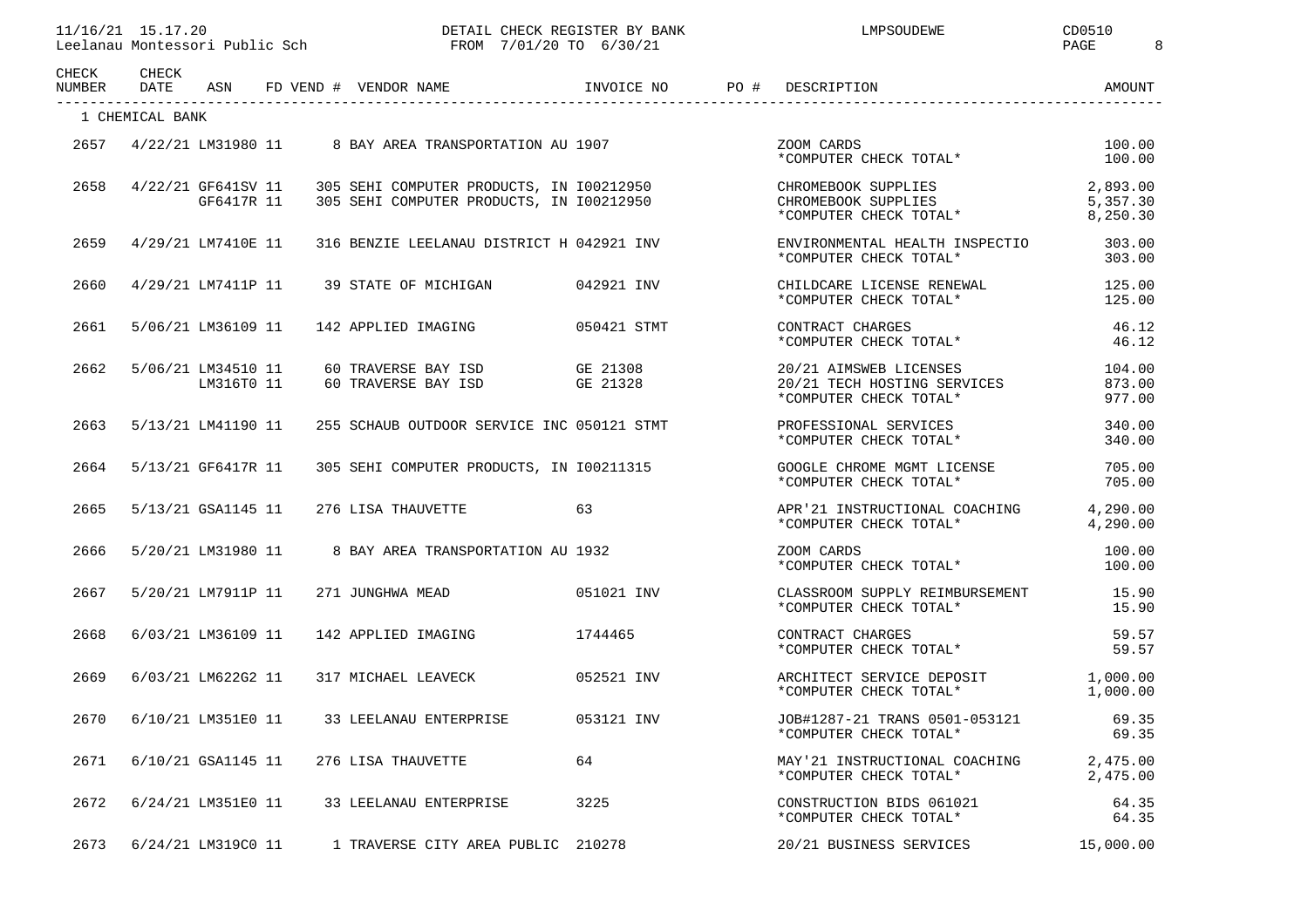| 11/16/21 15.17.20<br>Leelanau Montessori Public Sch              |                         | DETAIL CHECK REGISTER BY BANK<br>FROM 7/01/20 TO 6/30/21 |  | LMPSOUDEWE                                                                                     |              | CD0510<br>PAGE              |  |
|------------------------------------------------------------------|-------------------------|----------------------------------------------------------|--|------------------------------------------------------------------------------------------------|--------------|-----------------------------|--|
| CHECK<br>CHECK<br>NUMBER<br>DATE<br>ASN<br>FD VEND # VENDOR NAME |                         | INVOICE NO  PO #                                         |  | DESCRIPTION                                                                                    |              | AMOUNT                      |  |
| 1 CHEMICAL BANK                                                  |                         |                                                          |  |                                                                                                |              |                             |  |
|                                                                  |                         |                                                          |  | *COMPUTER CHECK TOTAL*                                                                         |              | 15,000.00                   |  |
| 2674 6/24/21 LM351E0 11 282 TOADILYKATE DESIGNS<br>LM351E0 11    | 282 TOADILYKATE DESIGNS | 00188<br>00189                                           |  | WEBSITE MANAGEMENT APRIL<br>WEBSITE MANAGEMENT MAY<br>*COMPUTER CHECK TOTAL*                   |              | 150.00<br>150.00<br>300.00  |  |
| # = REPLACEMENT AMOUNT NOT INCLUDED IN TOTALS                    |                         |                                                          |  |                                                                                                |              |                             |  |
| 1 CHEMICAL BANK                                                  |                         |                                                          |  |                                                                                                |              |                             |  |
|                                                                  |                         |                                                          |  | COMPUTER CHECKS<br>MANUAL CHECKS<br>SPOILED CHECKS                                             | 131          | \$176,282.89                |  |
|                                                                  |                         |                                                          |  | TOTAL CHECKS                                                                                   | 131          | \$176,282.89                |  |
|                                                                  |                         |                                                          |  | *** VOID SUMMARY ***<br>COMPUTER VOID CHECKS<br>VOID CHECKS - COMPUTER<br>VOID CHECKS - MANUAL |              | *NON-PAYMENT*<br>1 \$264.00 |  |
|                                                                  |                         |                                                          |  | TOTAL VOID CHECKS                                                                              | $\mathbf{1}$ | \$264.00                    |  |
|                                                                  |                         |                                                          |  | TOTAL NET CHECKS                                                                               | 130          | \$176,018.89                |  |
| # = REPLACEMENT CHECK(S) NOT INCLUDED IN ABOVE TOTALS            |                         |                                                          |  | REPLACEMENT CHECKS                                                                             | 3            | \$2,381.70                  |  |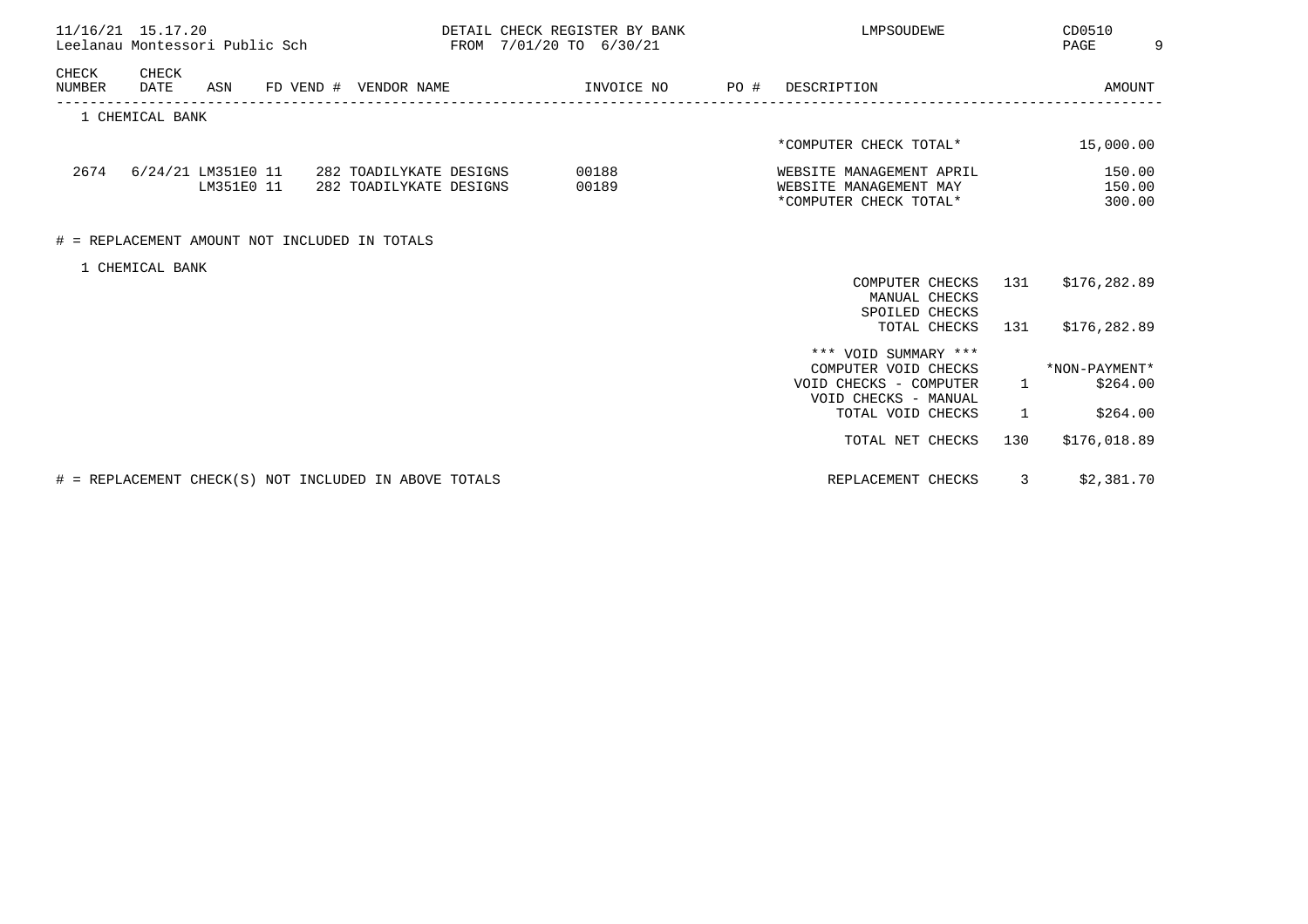| 11/16/21 15.17.20 |               | Leelanau Montessori Public Sch |  |                                                       | DETAIL CHECK REGISTER BY BANK<br>LMPSOUDEWE<br>FROM 7/01/20 TO 6/30/21 |      |                                                |                |               |          |  |  |  |  |  |  |  | CD0510<br>PAGE | 10 |
|-------------------|---------------|--------------------------------|--|-------------------------------------------------------|------------------------------------------------------------------------|------|------------------------------------------------|----------------|---------------|----------|--|--|--|--|--|--|--|----------------|----|
| CHECK<br>NUMBER   | CHECK<br>DATE | ASN                            |  | FD VEND # VENDOR NAME                                 | INVOICE NO                                                             | PO # | DESCRIPTION                                    |                |               | AMOUNT   |  |  |  |  |  |  |  |                |    |
|                   |               |                                |  |                                                       |                                                                        |      | *** GRAND TOTALS ***<br>COMPUTER CHECKS        | 131            | \$176,282.89  |          |  |  |  |  |  |  |  |                |    |
|                   |               |                                |  |                                                       |                                                                        |      | MANUAL CHECKS<br>SPOILED CHECKS                |                |               |          |  |  |  |  |  |  |  |                |    |
|                   |               |                                |  |                                                       |                                                                        |      | TOTAL CHECKS                                   | 131            | \$176,282.89  |          |  |  |  |  |  |  |  |                |    |
|                   |               |                                |  |                                                       |                                                                        |      | *** VOID SUMMARY ***<br>COMPUTER VOID CHECKS   |                | *NON-PAYMENT* |          |  |  |  |  |  |  |  |                |    |
|                   |               |                                |  |                                                       |                                                                        |      | VOID CHECKS - COMPUTER<br>VOID CHECKS - MANUAL | 1              |               | \$264.00 |  |  |  |  |  |  |  |                |    |
|                   |               |                                |  |                                                       |                                                                        |      | TOTAL VOID CHECKS                              | $\overline{1}$ |               | \$264.00 |  |  |  |  |  |  |  |                |    |
|                   |               |                                |  |                                                       |                                                                        |      | TOTAL NET CHECKS                               | 130            | \$176,018.89  |          |  |  |  |  |  |  |  |                |    |
|                   |               |                                |  | # = REPLACEMENT CHECK(S) NOT INCLUDED IN ABOVE TOTALS |                                                                        |      | REPLACEMENT CHECKS                             | 3              | \$2,381.70    |          |  |  |  |  |  |  |  |                |    |